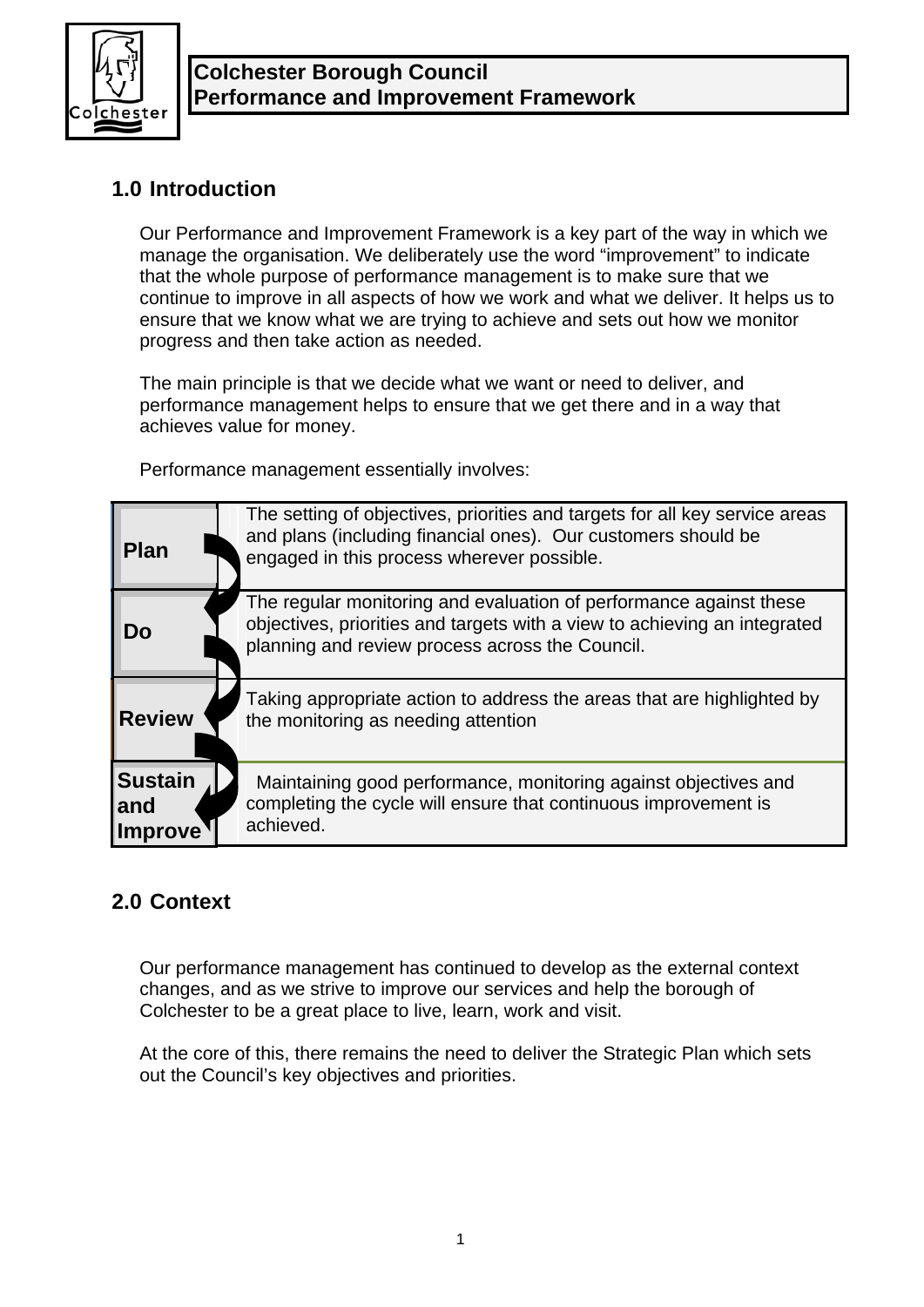

# **3.0 The core elements of our framework**

# **Individual performance and appraisal**  Every officer has a contribution to the delivery of the Strategic Plan and their individual **Service Plans and Improvement**  Each service produces their own service plan which takes the relevant elements of the strategic plan as well as addressing key issues for the organisation and the service. We have developed a clear methodology for service improvement, including the use of Fundamental Service Reviews for key areas. **Way We Work Change Programme**  Our Way We Work (WWW) Change Programme puts our staff at the heart of change, enabling everyone to get involved with the improvement of services to our customers and communities through four distinct strands: • Customer Excellence; Creativity and Commercial; Place; Skills, Growth and Choice. **Financial Planning**  All of what we do needs to be underpinned by the resources to deliver. In an increasingly challenging environment, financial planning and other resources, needs to be managed very carefully. We continue to improve the way in which financial planning links to the delivery of the strategic plan. **Strategic Plan**  The Strategic Plan sets out the Council's objectives for a three-year period, and has been subject to public consultation. Each of the priorities has agreed outcomes and overall actions, which are shown in an annual action plan.

performance and appraisal helps to agree the areas that individuals will deliver. This process also looks at training and development needs to ensure people are equipped to do their job and enable career development.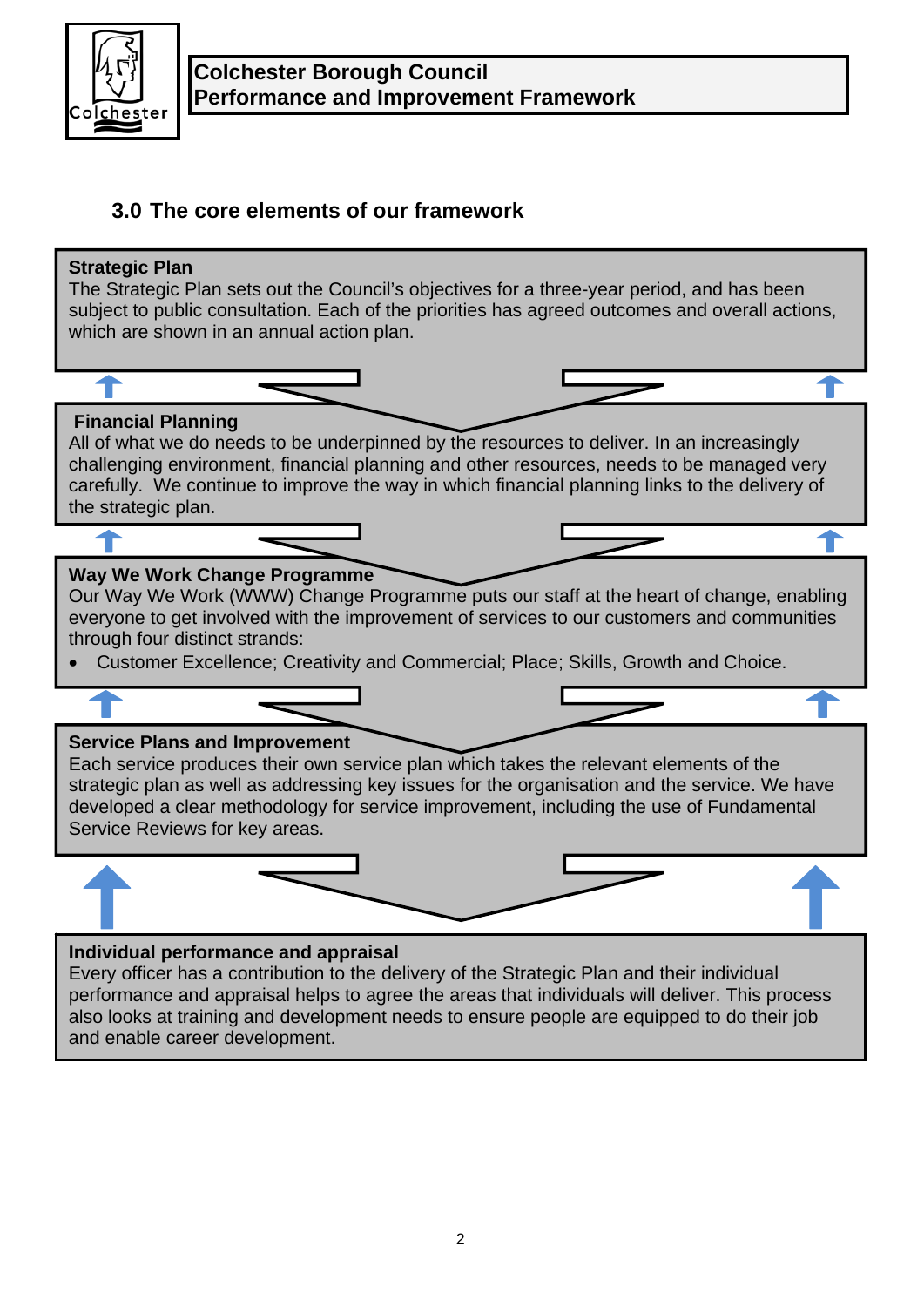

# **4.0 How we use the core elements to help manage performance**

# **4.1 Strategic Plan**

The [Strategic Plan](http://www.colchester.gov.uk/article/2087/The-Councils-Strategic-Plan-2012-15) was updated for 2012-2015, reflecting the outcomes of public consultation. It was adopted by the full Council in February 2012 following a report agreed by the Cabinet. An **action plan** is used to describe annual milestones.

This document is publicly available and is reviewed every six months. The sequence of meetings that will provide input to this review mechanism is:

- Senior Management Team
- Leadership Team
- Scrutiny Panel
- Cabinet.

# **4.2 Financial Planning and Control**

In order to deliver the Strategic Plan we need to ensure that we allocate the money available in the most effective way, that we track how it is being spent and challenge that we are achieving value for money from the decisions that are made. The budget process is integral to performance management.

Forward planning:

- planning three years ahead to ensure we are proactive
- linking resources to the Strategic Plan
- ensuring that a balanced budget will be delivered
- looking at opportunities for efficiencies and income.

Managing the current budget:

- regular reporting of the budget; monthly to Senior Management Team and quarterly to Scrutiny Panel to look at areas of potential over and under spend and progress on income generation
- checking that we are achieving value for money, for example comparing our costs and looking at procurement practice and opportunities.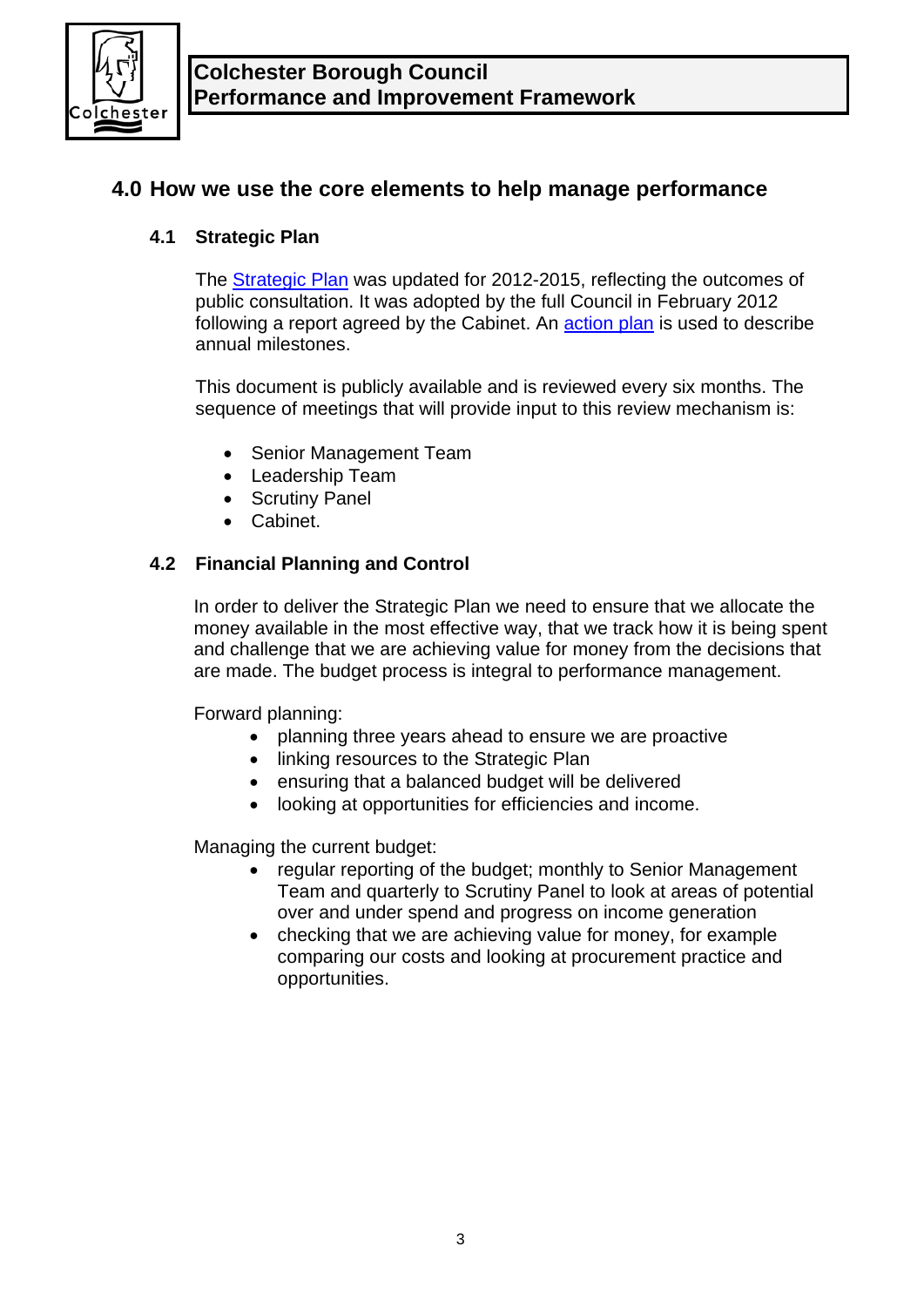

# **4.4 Service Plans**

Service Plans are produced by each service and form a key part of the cascade of the priorities in the Strategic Plan through to the actions that are required to deliver them. These plans also include other specific service priorities, risks and monitoring processes. The Head of Service has responsibility for delivery of service priorities and performance against them is managed day-to-day in a number of ways:

- through the management structure and performance appraisal of Heads of Service by the relevant Executive Director
- through service improvement and action planning within teams
- through regular meetings with the Portfolio Holder
- through the monitoring and reporting of indicators throughout the organisation.

In addition, there are a number of more strategic interventions including:

- review of service performance with regard to financial management at both Scrutiny and Cabinet
- performance management of risks as described in the risk management strategy
- assessment at Leadership Team of performance issues.

Some services have more than one plan and use group or team plans. This is largely driven by the diversity within services. We need plans that are meaningful for the people who are responsible for their delivery.

# **4.5 The 'Way We Work' Programme of Cultural Change (WWW)**

The WWW change programme is our unique approach to enabling staff throughout the organisation to participate and support the improvements that we seek to make both for our customers and all the individuals who work for the Council.

The programme has four strands dedicated to Customer Excellence; Creativity and Commercial; Place; Skills, Growth and Choice. Each strand is led by an Executive Director, and has a working group made up of members of the Senior Management Team and other key individuals supporting and leading specific improvement actions.

Success of the four strands is monitored by:

- the Executive Management Team lead member
- review of the key activities and actions plans on a regular basis
- regular updates and input from officers across the whole Council
- a programme of Fundamental Service Reviews.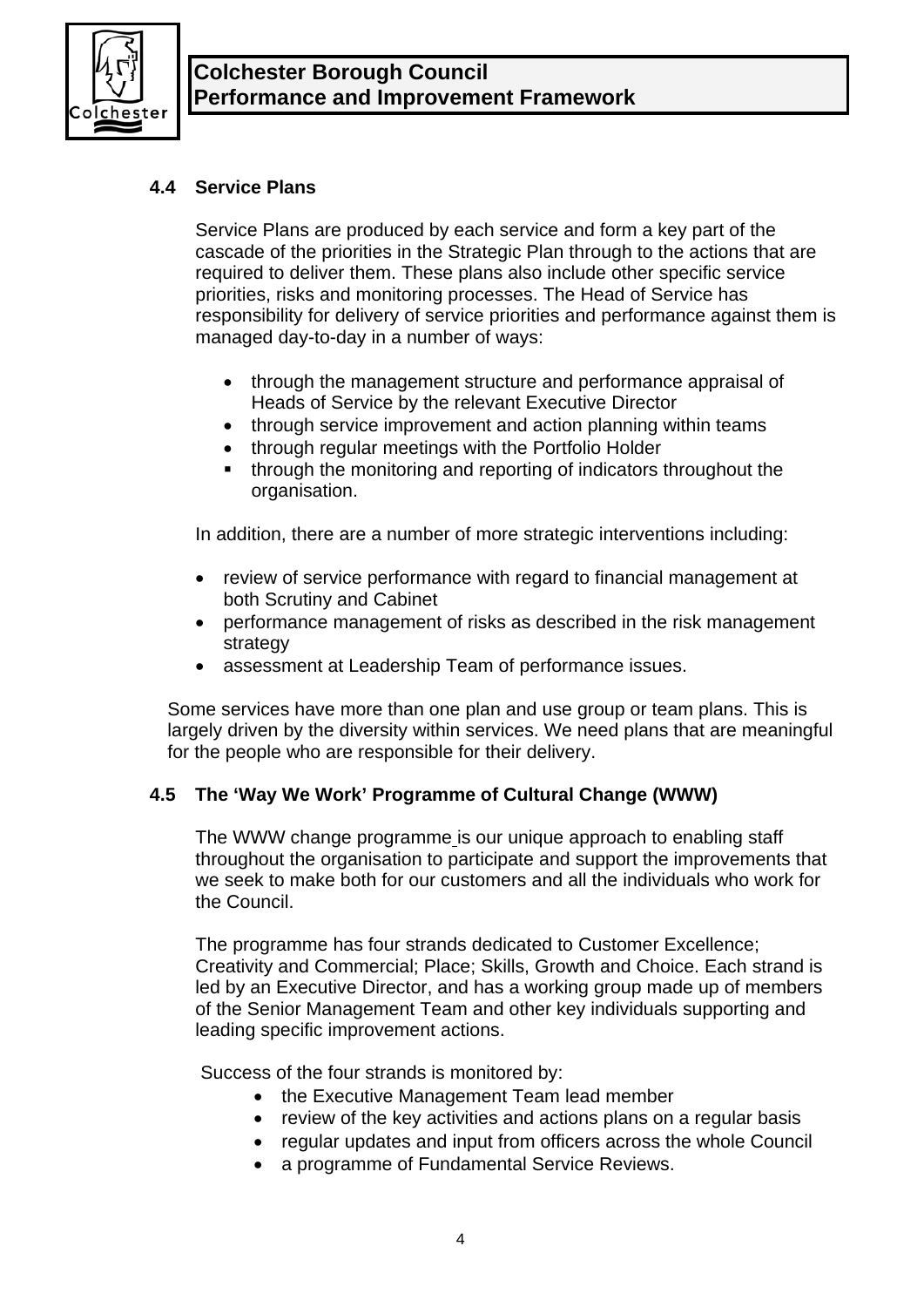

# **4.6 Individual Performance Management and Appraisal**

We expect every employee to sit down with their manager or team leader at the start of the performance year to agree the main things they will work towards over the following twelve months, along with any developmental needs of the individual.

There is a formal process to enable consistency. This ensures that a review is carried out half-way through the performance year, and also that regular 1-1 meetings take place on an informal basis.

## **4.7 Improvement**

We have an embedded approach to improvement, and indeed all the core elements and tools we use are based on the principle that we are continuously looking at how we do things, and the need to improve or change depending on the needs of our customers and the skills of our staff.

In addition to this, we have developed a comprehensive and consistent approach to improvement which ensures that customers and their needs are the core of what we do and the way we deliver.

This includes our own methodology for completing Fundamental Service Reviews, and a team-based approach to support services and managers through this process.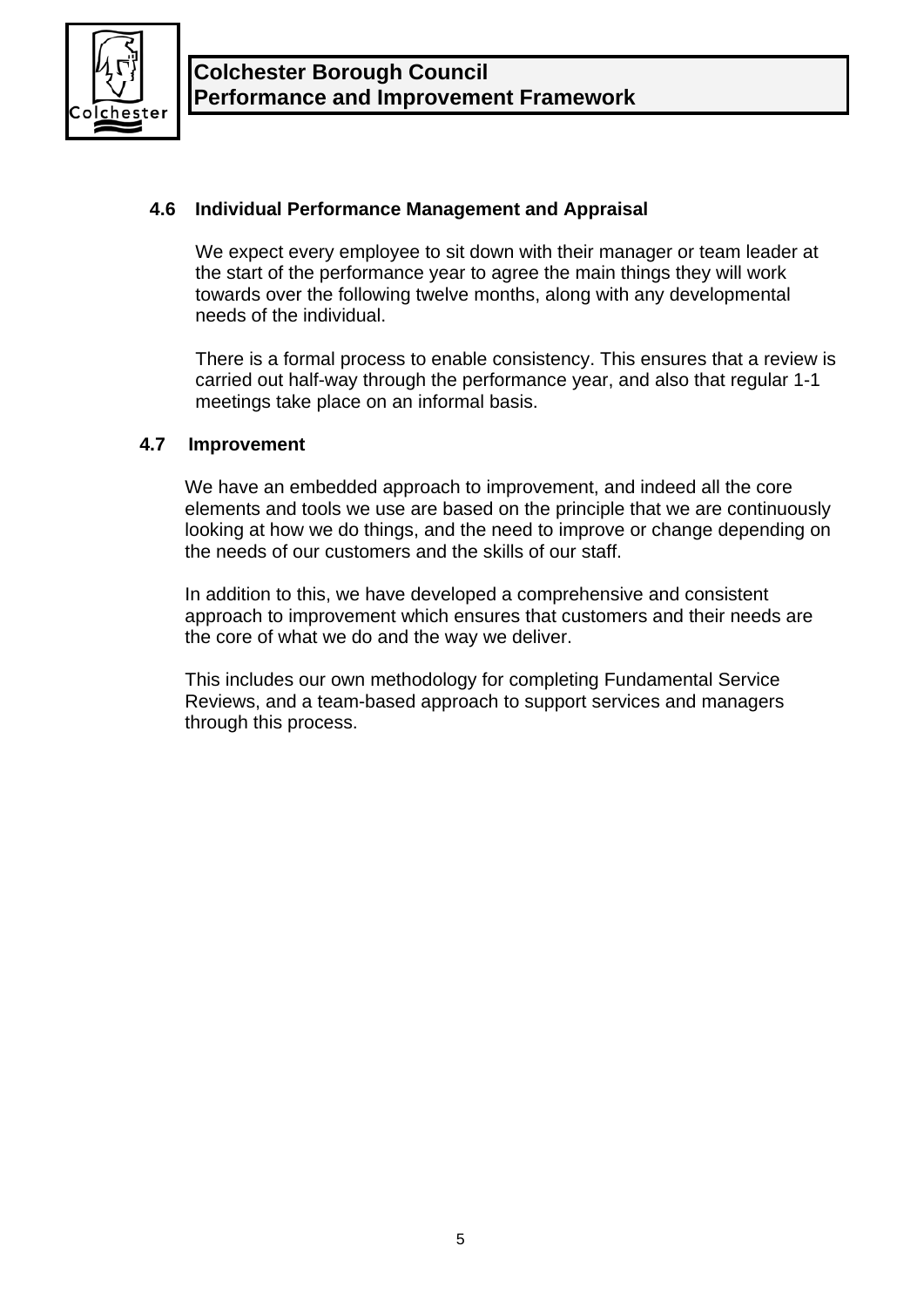

# **5.0 Performance management tools**

There are a number of key tools used across the Council that support good performance management:

# **5.1 Performance Monitoring Arrangements**

A key part of any performance management framework is the need for effective monitoring of progress. The Council has a number of monitoring processes in place, including:

# **5.1.1 Organisational Performance Report**

Our organisational report includes a number of key performance measures related to service provision and the Council as a whole. It is monitored quarterly by the Senior Management Team and Leadership Team, and reported twice a year formally to Cabinet.

# **5.1.2 Customer Excellence Performance Report**

Our customer excellence report includes a number of key performance measures related specifically to our customer service priorities. This is monitored by the WWW Customer Excellence group on a quarterly basis.

## **5.1.3 People Performance Report**

Our people report includes a number of key performance measures that relate to the internal health of the organisation. This is monitored by the WWW Skills, Growth and Choice group on a quarterly basis.

## **5.1.4 Single Data List**

The Government established its first ['single data list'](http://www.communities.gov.uk/localgovernment/decentralisation/tacklingburdens/singledatalist/) in 2011, to set out the full list of data requirements from councils. A number of these are key indicators which are included in the above reports, with others being returned directly to the Government office concerned as required.

## **5.1.5 Customer Feedback**

This is a hugely important area for us and as such customer feedback mechanisms have developed significantly in recent years. We have a number of processes in place including GovMetric, formal consultations and surveys.

## **5.1.6 Policy Framework**

Our [policy framework](http://hub.colchester.gov.uk/article/6115/Way-We-Work) sets out the main strategies and plans that we have in place. All of the plans within the framework are reviewed on a regular basis.

## **5.1.7 Risk management**

A [risk management strategy](http://hub.colchester.gov.uk/article/6115/Way-We-Work) is in place, and is supported by a strategic and operational risk registers to allow us to track significant risks for the Council. The process is integral to 'how we do things' and is reviewed annually.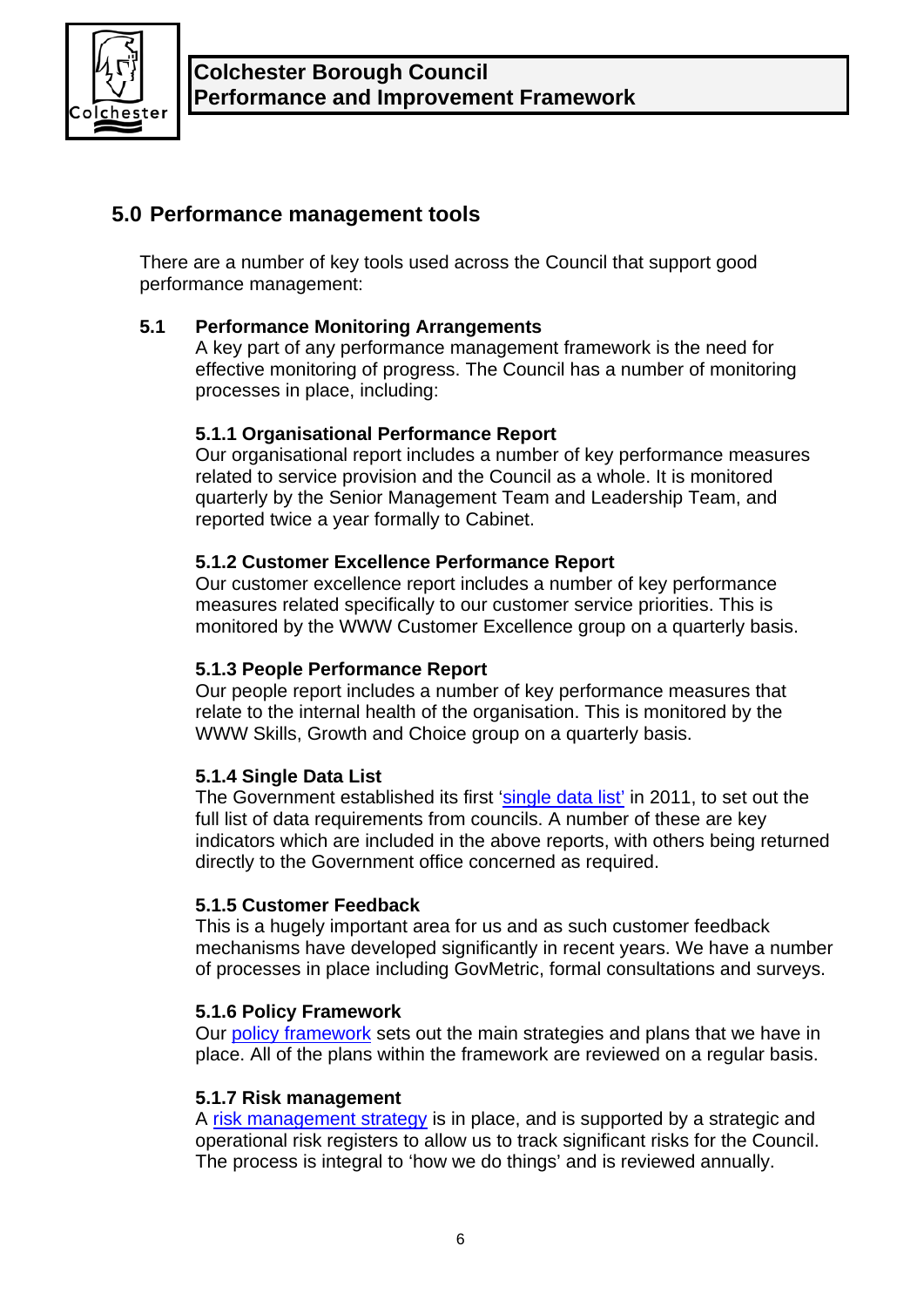

# **5.1.8 Project management:**

Effective performance management goes hand in hand with robust project management. For all our projects a project management approach is adopted to ensure that we are tracking progress and taking appropriate action. Staff can access a number of resources and tools [online](http://hub.colchester.gov.uk/article/6145/Project-Management) on the Council's intranet.

#### **5.1.9 Service reviews**

We continue to undertake Fundamental Service Reviews as appropriate, and have developed a new model that uses customer journeys as a key to defining how services should be delivered, within resource constraints.

## **5.1.10 Data quality**

We need to ensure that the quality of the information we gather is of the highest standard. Our data quality strategy sets out how we do this and together with our data protection policy they ensure that the data we gather is both accurate and used correctly.

## **5.1.11 Customer Insight and Profiling**:

We have a small Research and Engagement Team who analyse data regarding the area and the people who live in it. This ensures that we can tailor services more appropriately, and provides us with a starting point for many improvement initiatives for customers, places and communities. Our [consultations, research and statistics](http://www.colchester.gov.uk/consultations) pages on the Council's website include more information.

Customer Insight is having effective understanding of and communication with our customers, taking in their changing needs and behaviours. We use Customer Insight to gain a better understanding of our customers' needs, and we are then able to use this insight to inform decision-making and design of the delivery of services. Finding out how our customers' needs and behaviours are changing gives us a way of measuring our performance through various consultation methods.

## **5.1.12 Complaints and compliments**

These are a key component in judging organisational health and we undertake regular reviews to track trends.

## **5.1.13 Benchmarking**

This is where we use performance information to measure progress of our improvement initiatives, by looking at performance before we make any changes and then looking at it again during and after the change to see what improvement has been made. In some cases we also use benchmarking to look at how well we perform in comparison to other local authorities or industries providing services similar to our own.

## **5.1.14 Strategic Plan Action Plan**

The Strategic Plan Action Plan sets out and monitors progress of the actions that we have agreed to ensure we meet our improvement priorities.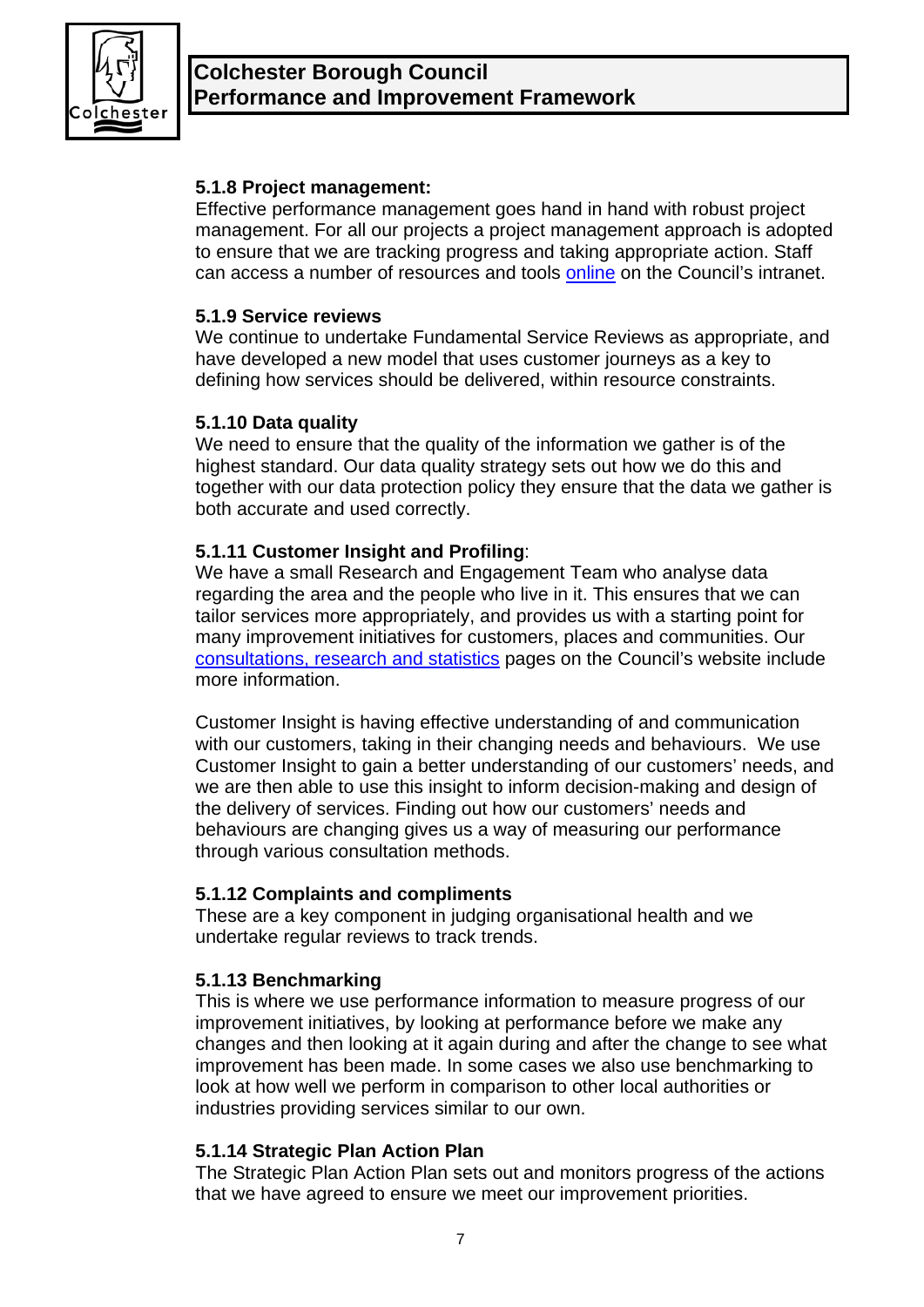

# **6.0 Roles and Responsibilities**

Everyone in the organisation has some role to play in performance management. It is the individuals who deliver frontline services on a day-to-day basis who actually make the change happen, see what works and can implement improvement.

There are also some key groups who take an overall view to monitor performance and provide feedback on areas where improvement is needed:

# **6.1 Cabinet**

[The Cabinet](http://www.colchester.gov.uk/article/1940/Cabinet-Members-and-Portfolio-Holders) has the overall responsibility to manage the performance of the Council. Performance information goes to Cabinet on a regular basis. The strategic plan action plan will be reported to Cabinet twice a year.

Leadership Team is an informal group, including Cabinet members and officers, set up and used as a mechanism for progressing issues. This is not a decision-making group but offers the Cabinet and [Executive Management](http://www.colchester.gov.uk/managementteam)  [Team](http://www.colchester.gov.uk/managementteam) an opportunity to consider and challenge key issues. This is a forum that looks at performance management information and to identify where performance is not satisfactory.

# **6.2 Panels**

Each panel has a key role:

- **[Scrutiny Panel](http://tmf.colchester.gov.uk/Committee_det.asp?art_id=36738&sec_id=2668&arch=0):** This panel has a key role in performance management. It will review the Strategic Plan action plan, progress against key indicators and an overview of financial issues including the budget, before they go to Cabinet, and will make recommendations around improvement. The panel also scrutinises the performance of portfolio holders once a year. Another key area that this panel has a role in is partnership; and it will scrutinise major partnerships on a regular basis.
- **[Policy Review and Development Panel](http://tmf.colchester.gov.uk/Committee_det.asp?art_id=12080&sec_id=2668&arch=0)**: This panel has a role in overseeing policy development and review and supports Cabinet in considering how to make sure our policies reflect improvements needed.

## **6.3 Portfolio Holders**

[Portfolio Holders](http://www.colchester.gov.uk/article/1940/Cabinet-Members-and-Portfolio-Holders) are accountable for the performance of services and projects within their area. Their role in performance management will include review of actions in the Strategic Plan, service plans, performance reports and financial management.

## **6.5 Executive Management Team**

Each member of this team has specific responsibility for development and performance around the various parts of the Council's business. These responsibilities are shown [here,](http://www.colchester.gov.uk/managementteam) alongside the names and contact details.

One of the team has the lead responsibility to identify and support emerging performance management issues, working closely with services.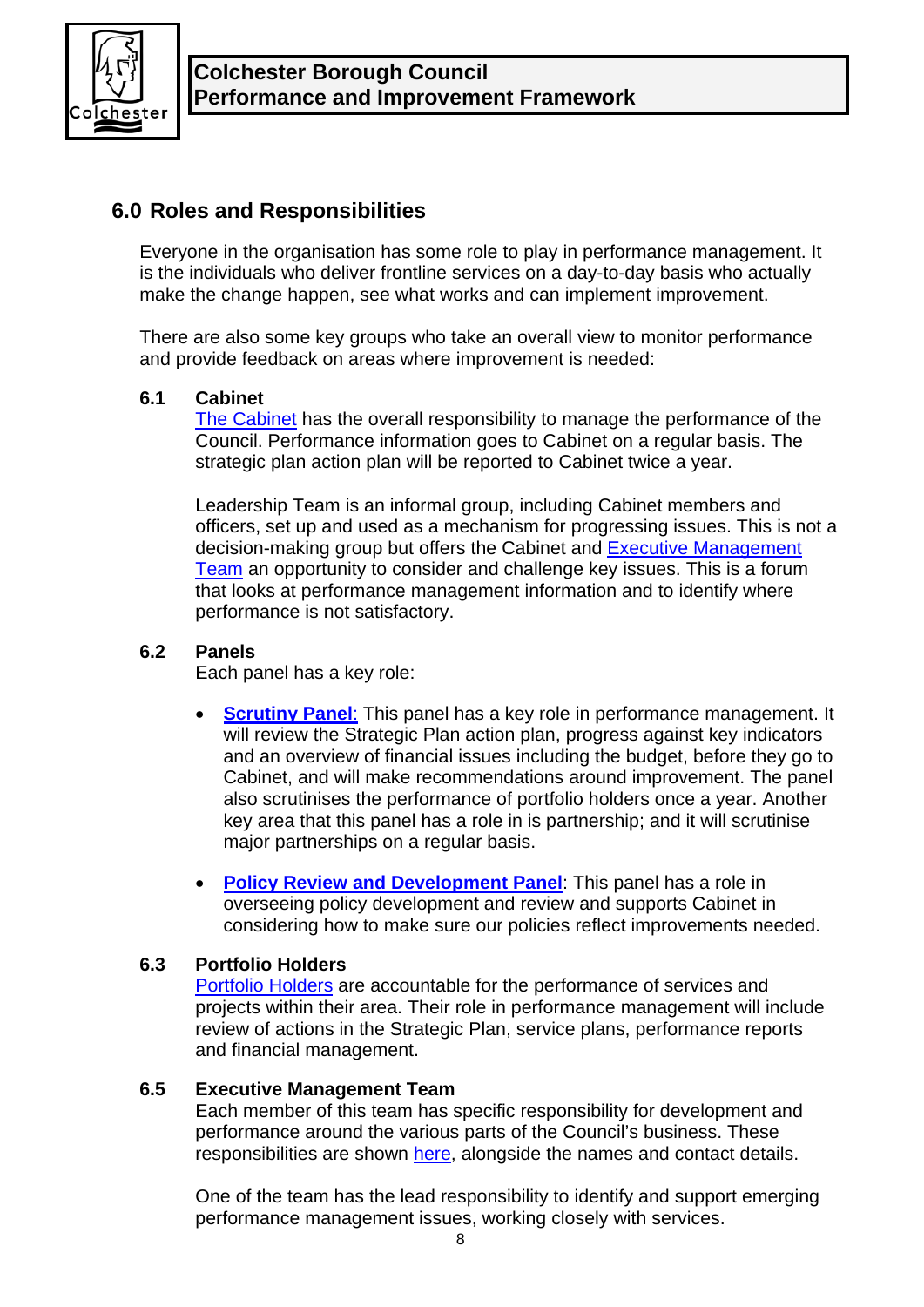

# **6.6 Senior Management Team**

This is the most senior group of officers manage the performance of the Council at an officer level. It consists of the [Executive Management Team](http://www.colchester.gov.uk/managementteam) and the [Heads of Service](http://www.colchester.gov.uk/article/1978/Heads-of-Service), and their role is to challenge performance and to offer solutions. Key information considered includes performance reports, financial information, and updates on strategic plan actions. A Performance Management Board meeting is held monthly to consider performance issues.

# **6.7 Heads of Service**

On a day-to-day basis [Heads of Service](http://www.colchester.gov.uk/article/1978/Heads-of-Service) are given the autonomy and authority to manage their services. They would not be able to do this without a performance management framework. The cornerstones for this framework are as outlined in this document. However, given the diversity of our services, each Head of Service will develop additional, complementary methods for managing and improving performance in their remit.

## **6.8 Others**

Every officer within the organisation has a part to play in making sure that the Council delivers its objectives and priorities and continues to serve the people of Colchester borough. This ranges from ensuring that individual objectives are met, to supporting the team and the service, through to delivering projects and being ever more careful about how much money is spent.

Some officers have key roles in providing performance data, but everyone working for the Council has a part to play and responsibilities in relation to Performance Management.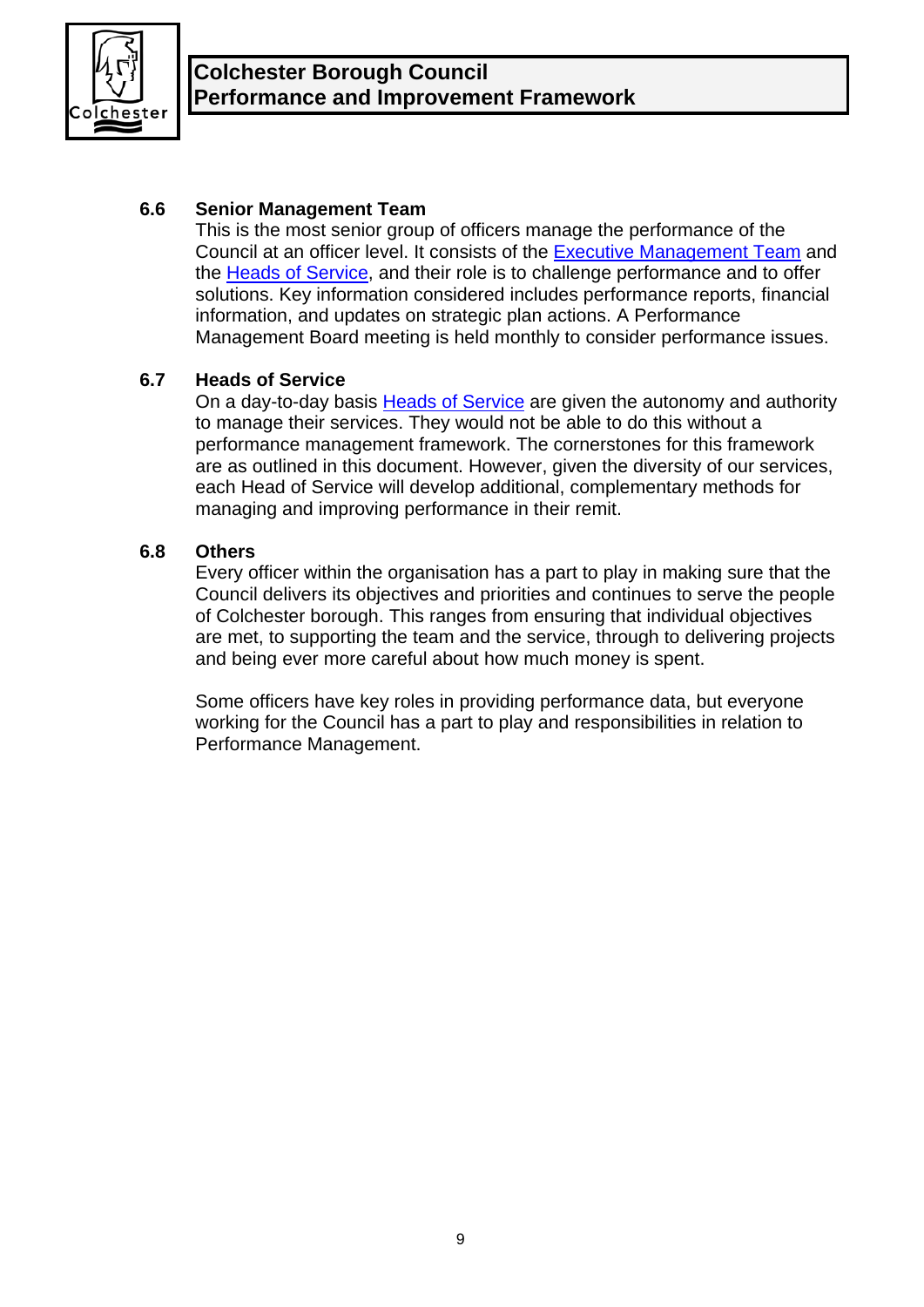

# **7.0 Ways in which we are measured/assessed externally**

The way in which we are measured externally is changing and now has a very different emphasis. These assessments are also part of performance management as they offer feedback on our overall progress.

# **7.1 Internal audit**

The Council's internal audit work is carried out by Deloitte. The [current](http://www.colchester.gov.uk/CHttpHandler.ashx?id=10578&p=0)  [programme](http://www.colchester.gov.uk/CHttpHandler.ashx?id=10578&p=0) was agreed by the Scrutiny Panel.

# **7.2 Audit Commission Annual Letter**

The Audit Commission carries out an annual assessment of financial, value for money and governance issues, against nationally set criteria. These "annual letters" report their findings, and are published on the Council's website [here](http://colchester.gov.uk/annualauditletter) following consideration of the report by councillors.

# **7.3 Future arrangements - Draft Local Audit Bill**

In 2011, the Government consulted on its proposals for a new local public audit framework, following its announcement that the Audit Commission was to be disbanded.

In July 2012, the [draft Local Audit Bill](http://www.colchester.gov.uk/article/7171/Draft-Local-Audit-Bill---local-government) was published for consultation and prelegislative scrutiny. The draft Bill sets out the proposed new audit framework for local public bodies, the process for the appointment of auditors, and the regulatory framework for local public audit. The draft Bill is currently with the House of Commons for its consideration, and the Council will need to review its audit arrangements once the legislative process is over and its requirements are known.

# **7.2 Other external assessments**

There are a number of other assessments carried out which provide us with performance management information and enable us to make improvements and consider the areas where we perform well. Included in these are Peer Challenges, awards and accreditations.

The Council is proud of the external recognition it has received for the quality of the services it provides for residents, businesses and visitors. These are both for specific services and for the entire organisation, including external accreditations such as the Government's [Customer Service Excellence](http://www.customerserviceexcellence.uk.com/) Standard, the [Investors in People](http://hub.colchester.gov.uk/article/6115/Way-We-Work) Standard for businesses, and CIPFA's [Accredited Employer](http://colchester.gov.uk/article/7254/CIPFA---CPD-accredited-employer) Standard.

These external awards and accreditations are summarised on the Council's website [here](http://colchester.gov.uk/achievements).